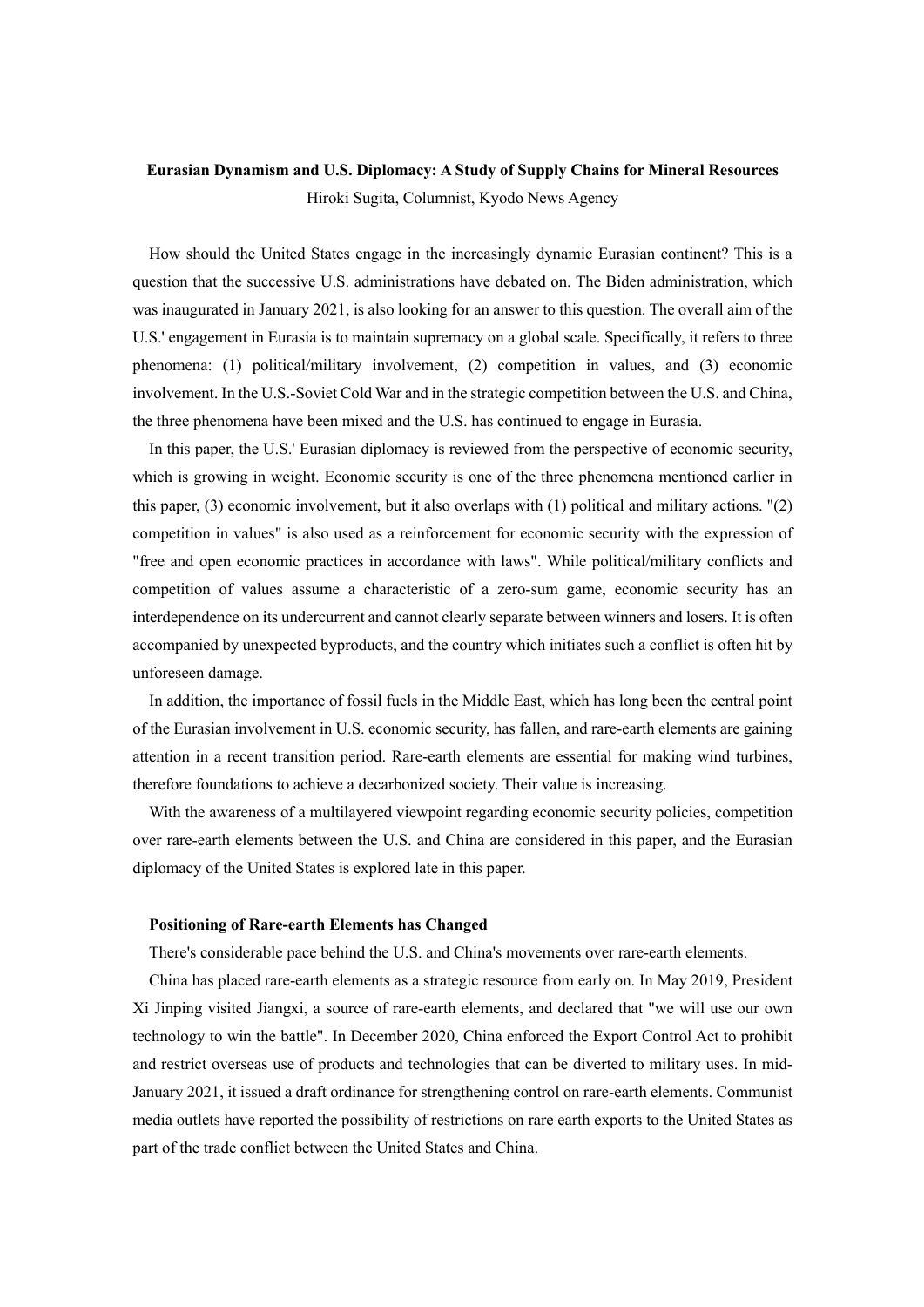When a Chinese ship captain was arrested by the Japan Coast Guard near the Senkaku Islands in September 2010, China began to control the export of rare-earth elements following the incident, it was seen as a retaliation.

Concerns have been raised in the United States over China's control of rare-earth elements exports, and the U.S. government has taken countermeasures with the keyword "building a strong supply chain".

In response to the stagnation of rare earth exports after the arrest of the Chinese ship captain, the Department of Energy under the Obama administration declared diversifying the sources for rare earth elements, and started a conference on rare-earth problems involving the United States, Europe, and Japan. With Japan and Europe, the U.S. filed a suit over China's control on rare-earth exports to the World Trade Organization (WTO) and won the WTO's recognition as China being in breach of the agreements made.

The Trump administration found dependency on Chinese rare-earth elements in precision-guided weapon manufacturing as a problem, and issued presidential decrees in 2017 and 2020 to be less dependent on their rare earth and achieve self-sufficiency. Following the decrees, the Department of Defense proposed support for domestic production in October 2018, and decided to fund a total of \$43.16 million to four rare-earth production companies in the United States in November 2020 and February 2021.

The Department of Commerce also urged domestic companies to produce rare-earth elements for commercial demands such as smart phones in June 2019. The United States is also providing financial support for Denmark's Greenland, which has an abundance of mineral resources including rare-earth elements.

The Biden administration has taken over the former administration's policy to move away from dependence on China over rare-earth elements, and issued a presidential decree to promote diversification of the supply chain of rare-earth elements as well as of semiconductors and medical products on February 24, immediately after his inauguration.

The United States used to produce rare earths domestically. Mountain Pass, a rare earth mine in California, began production in 1952 and had been the world's leading production base until the 1990s. However, the rare-earth elements caused river/soil contamination during separation and refining. In particular, the processing and control of thorium, a separated radioactive material, were serious problems and required huge costs to solve.

In China Deng Xiaoping remarked "Petroleum in Middle East. Rare earth in China", in the 1992 southern tour, and ordered development and production of the strategic resource. Since then, China has made strong efforts in terms of mining, separation, and refining of rare-earth elements and won the cost competition. The United States stopped both mining and production of rare-earth elements in the late 1990s, and as a result, China became more oligopolistic. China accounts for 60% of the world's rare-earth mining, but 80% of separation and refining.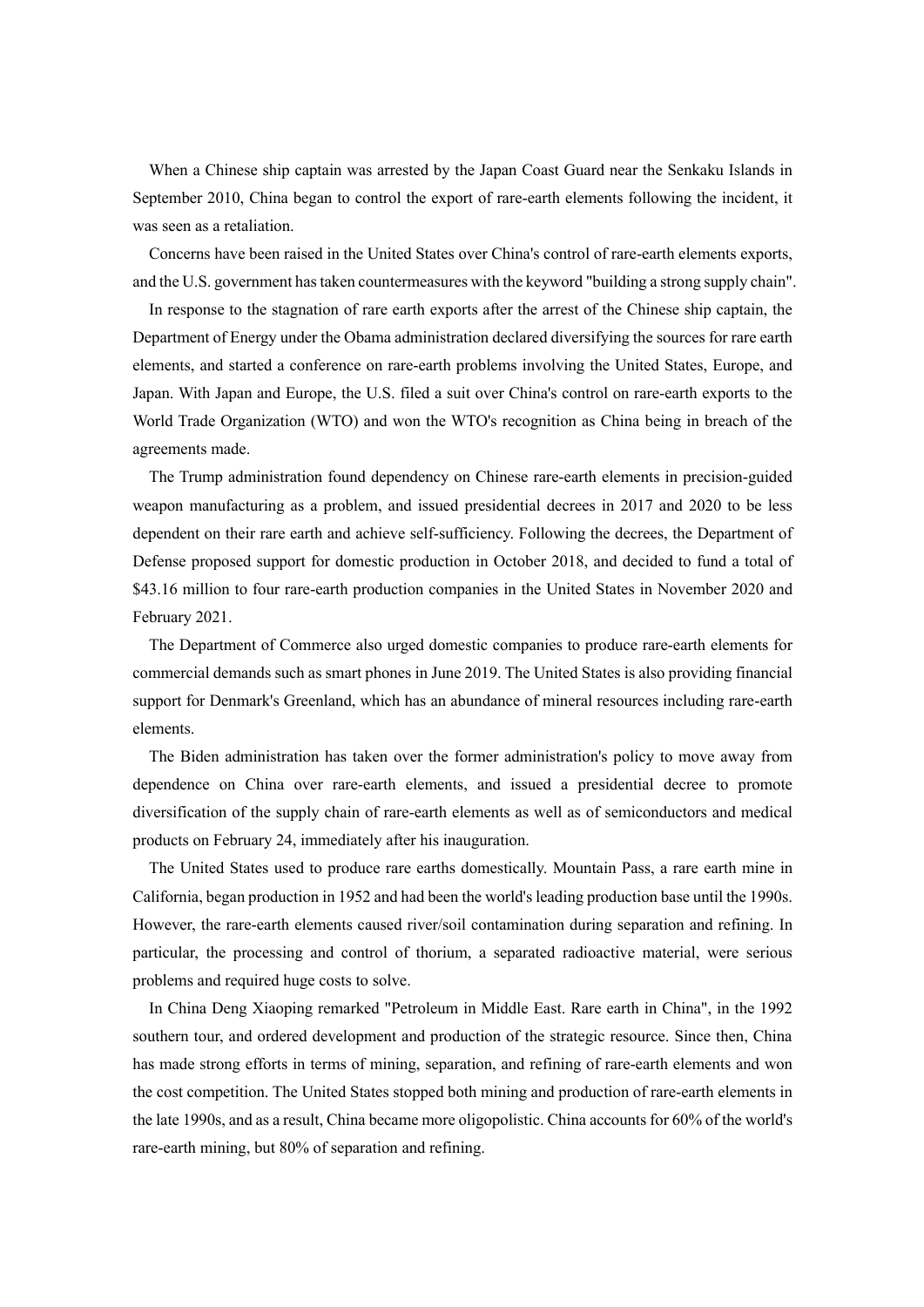Following the U.S. government's policy on a departure from dependence on China, Mountain Pass resumed mining in 2017 and now accounts for 15% of the world, but the ores are transported to China for refining and separating.

Rare earth has been attracting attention as a military resource essential for the state-of-the-art stealth fighter F35 and radars of unmanned aircraft, but it is also a material for high-performance magnets and indispensable for technologies to achieve a decarbonized society, including wind turbines and electric vehicles.

Rare earths became of a different importance in the course of a universal economic/social shift from the limited use for advanced military weapons to decarbonization. Tim Gould, Head of the Division for Energy Supply Outlooks and Investment, International Energy Agency, stated that the demand for rare earth will increasingly heat up in the future, in a webinar on mineral resources held by the Ministry of Foreign Affairs on February 18, 2021.

The Biden administration has placed climate change as a priority issue and is much more aware of the importance of rare earth, which is essential for decarbonization technology, than the previous administrations. The fact that the rare earth is controlled by China is considered inconvenient by the administration to win the intense competition with China and to achieve a decarbonized society, and it is natural for it to aim for diversification of the rare-earth supply chain and less dependency on China.

President Biden cited strategic partnerships with allies as one of the pillars of his external policy, and is also working with allies including Japan to overcome dependence on China's rare earth. Two Department of State officials attended the aforementioned webinar held by the Ministry of Foreign Affairs of Japan on Indian Pacific initiatives and mineral resources, and one of the two, Anna Shpitsberg, Deputy Assistant Secretary for Energy Transformation, expressed a sense of strong concern over China's oligopoly, saying that most of the processing of rare-earth elements is taking place in one country.

The other presenter, Peter Haas, Acting Assistant Secretary (Bureau of Economic and Business Affairs) expressed his hope for the establishment of a supply chain that reduces dependence on China by means of the "Quad", the four-nation framework involving Japan, Australia, and India.

The U.S. government has launched the Energy Source Government Initiative (ERGI) for volunteer countries and started discussions on the establishment of environment-oriented mining of rare minerals (including rare earths) and strong supply chains. Experts expect the ERGI to be a four-pole framework, where Canada is added to the three poles of Japan, the United States, and Europe, or a six-pole framework with Australia and India added.

The United States does not have a manufacturing facility with high-performance magnets necessary to use rare-earth elements for electric vehicles and wind turbines. For this reason, the rare earths produced in the United States are expected to be fully used domestically for military demands, namely radar of precision weapons.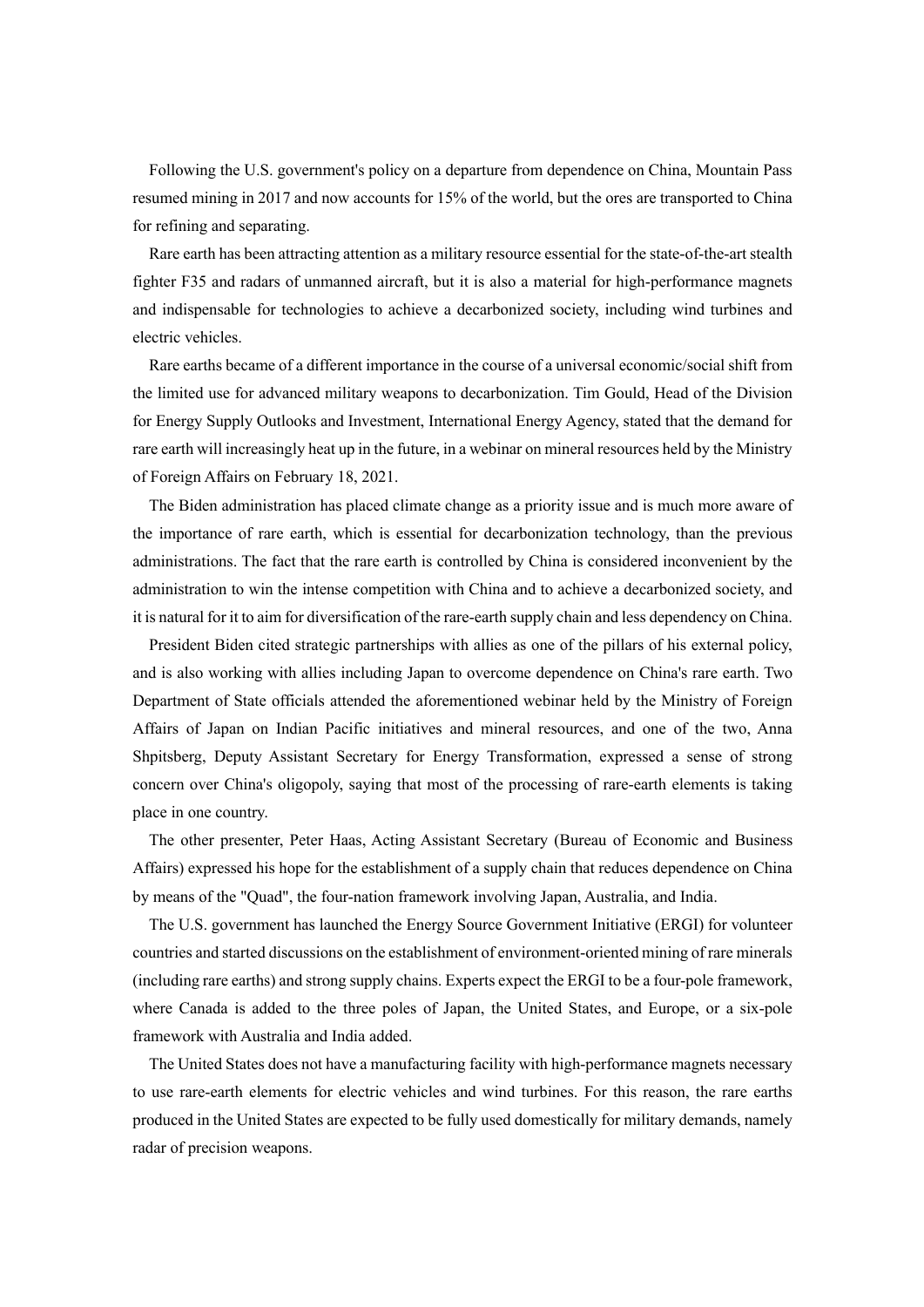High-performance magnets made from rare-earth elements necessary for decarbonization technology were originally developed and are manufactured in Japan. One Japanese rare-earth business person believes that the United States is considering a supply chain where it exports rareearth elements to Japan to have it create high-performance magnets and use them for electric vehicles and wind turbines.

## **Limitations of economic security policy**

Careful consideration should be given to whether China will actually impose a punitive restriction on exports to the United States.

When Arab petroleum exporting countries invoked sanctions to restrict petroleum exports to developed countries including the United States, Europe, and Japan during the fourth Middle East War (1973), alternative energy sources started to be widely used which included the development of North Sea oil fields and more nuclear power generation, and Japan also took thorough energy-saving measures. As a result, the 1980s and 1990s saw a historical oil price drop, and the petroleum-producing countries suffered a financial blow. The vulnerability of being dependent on oil produced in the Middle East eventually led to the Shale revolution in the United States in the 2010s, undermining petroleumproducing countries in the Middle East.

If China, which produces over the half of rare earth in the world, invokes a trade embargo, it may cause multiple side effects and eventually damage China. A trade embargo could lead to a substantial rise in price, making it easier for Japan, the United States, and Europe to select Australia, Canada, Africa, South America, and North Europe as alternative sources. This diversification would be instrumental in fighting back against China's oligopoly. In fact, since exports of rare earth from China have decreased after the arrest of the Chinese ship captain in 2010, Japan has developed highperformance magnets that use much less rare-earth elements in order to minimize the impact. As mentioned earlier, China lost a case in WTO. China's strategy for restricting rare earth exports has not been effective in the long term.

Domestic and foreign rare-earth experts believe that China is well aware of the "resource curse" and will not invoke a trade embargo. Although China's rare earth exports declined sharply in 2020, experts believe that the reason for this is not a countermeasure against the United States and Japan, but the expanding production of electric vehicles and wind turbines in China.

What can be gathered from these circumstances is the effects and limitations of economic security. Even if a country imposes punitive restrictions such as sanctions, the affected countries would choose alternative sources and diversify their supply chain, and the nation imposing such restrictions would likely be hard hit without getting its intended result.

Limitations of economic security policies are seen in various measures of the United States against China. When the Trump administration banned the export of semiconductor technology to specific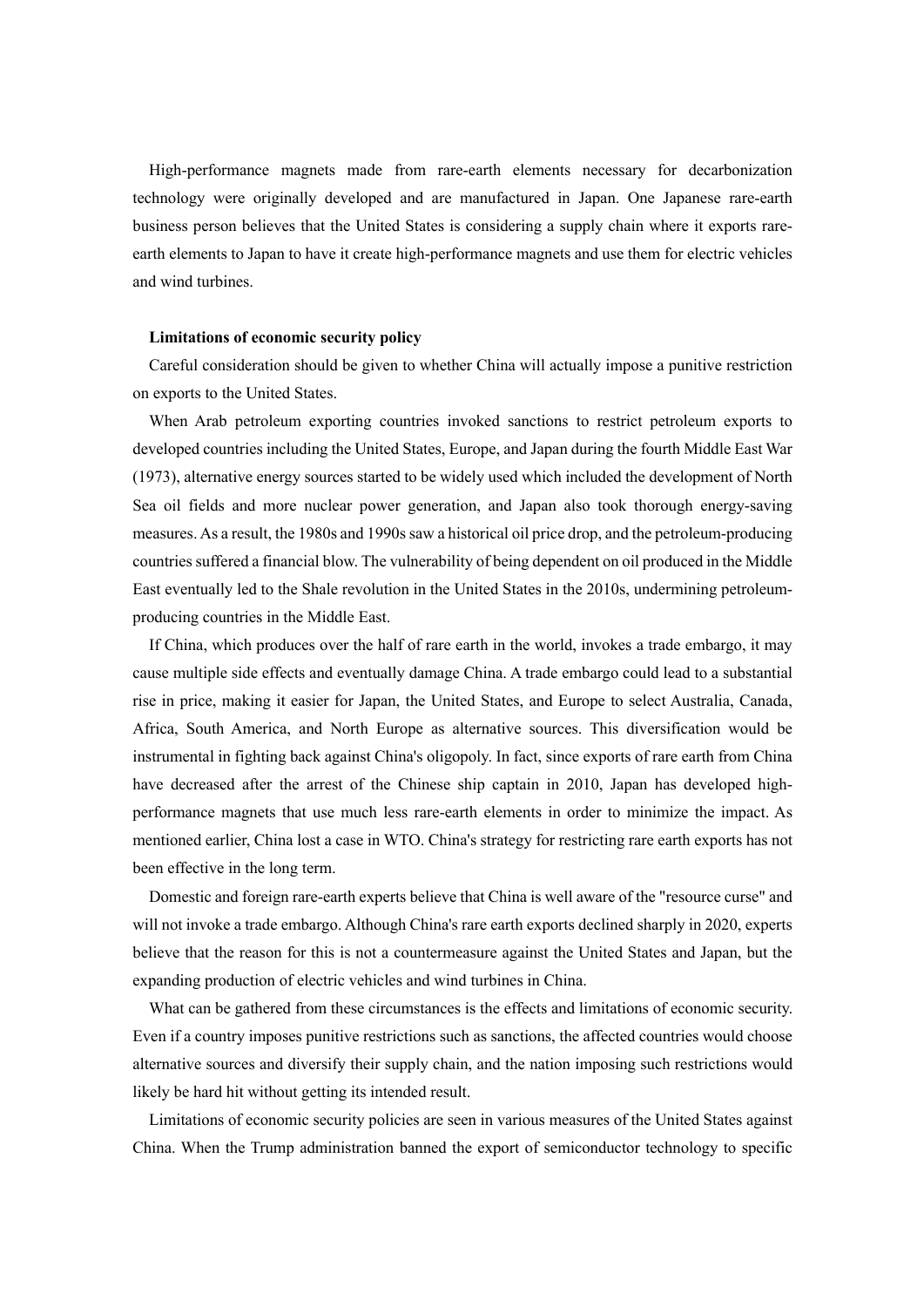Chinese companies including Huawei, China started to work on domestic technology production. China has also retaliated against the United States with similar measures, such as additional tariffs in response to the U.S.' increased duties on Chinese products, and creating a list similar to the Entity List. U.S. financial sanctions that prohibit settlement in dollars are expected to slowly help expand nondollar settlements in China, Russia, and other neighboring countries, consequently weakening the dollar's power.

Economic security policies can be effective if an imposing country has overwhelming economic force and technical capabilities far ahead of others, but will be offset by countermeasures if great powers are confronted with each other. The United States and China, the world largest and the second largest economies have basically continued friendly relations for half a century and their economies have been connected. As such, it is certainly difficult to implement full-fledged economic security policies, such as complete decoupling.

## **Restrained, Passive Involvement in Eurasia**

In this last chapter, the U.S.' Eurasian diplomacy is reviewed.

Since the early stage of the Cold War, the United States has had a number of footholds in the edge of the Eurasian continent by establishing the North Atlantic Treaty Organization (NATO), U.S.-Japan alliance, U.S.-South Korea, and quasi-alliance with Israel and Saudi Arabia. However, those were restrained, passive involvements for the purposes of preventing the Soviet communist bloc from going south, facilitating smooth distribution of petroleum energy, and ensuring the security of allies. U.S. troops were deployed in Afghanistan and Central Asia shortly after the September 11 attacks, but the country did not take root in Eurasia. This was also pointed out in "The New Continentalism" (written by Kent E. Calder and translation supervised by Hiroki Sugita, 2013) and "Super Continent" (same author and translation supervisor, 2019).

The U.S.' restrained approach towards the Eurasian continent is probably on the grounds of the traditional isolationism in the American people and of the lack of willingness and ability of the U.S., a maritime country, to engage deeply in the Eurasian continent. I suspect there was a sense of remoteness and awe for Eurasia, which has different history, cultures, and religions.

The restrained approach towards Eurasia is likely to continue under the Biden administration.

As the "post-9/11 order" is about to end, the United States is withdrawing U.S. forces from Iraq, Afghanistan, and Syria in the Middle East. The value of fossil energy from the Persian Gulf states declined under the call to action to achieve a decarbonized society. The revival of the nuclear agreement with Iran, which the Biden administration is trying to achieve, is aimed at removing factors of turbulence in the Middle East and reducing the U.S. military's footprint there.

With regard to its attitude toward Europe, although hostile relations with Russia continue, it is symbolized that the Obama administration's response to the Ukrainian crisis was extremely restrained.